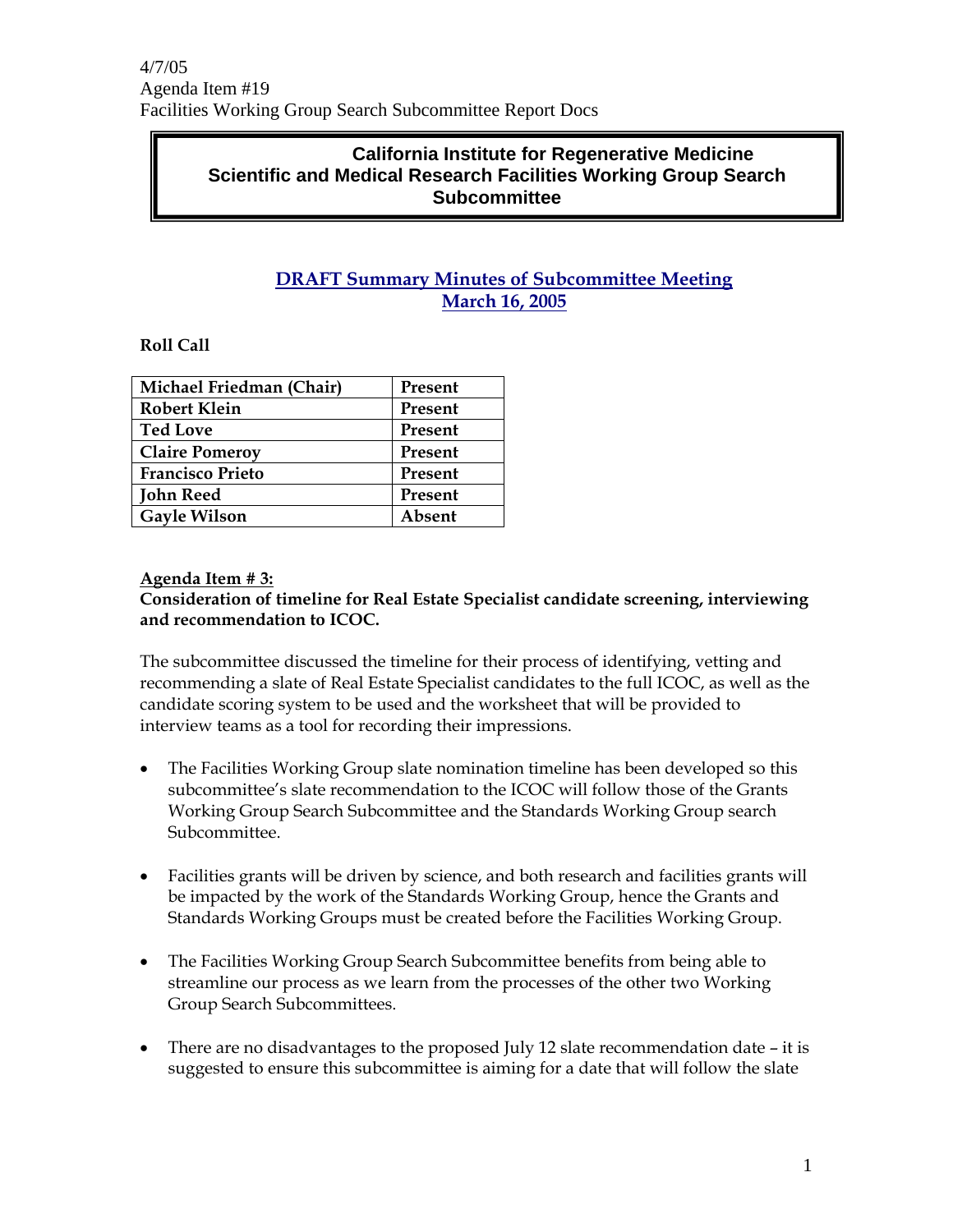Facilities Working Group Search Subcommittee Report Docs recommendations of the Grants and Standards Working Group Search Subcommittees.

- o The date of the Facilities Working Group slate recommendation could be pushed up to June, to be done at the June 6 ICOC meeting, if Standards and Grants are both done by May.
- April 18 deadline Information Form and resume submissions is fine.
- The Subcommittee's recommended slate will be larger than the minimum needed.
	- o The Working Group will have 4 Real Estate specialists.
	- o The Subcommittee will recommend 4-12 people to serve on the Working Group, giving the ICOC the chance to pick the 4 it considers best. Of course, the Facilities Working Group can hire ad-hoc consultants as needed over time.
- SCORING SYSTEM comments:
	- o Some candidates may have attributes not included in the simple scoring system – that's fine as the scoring system is meant to serve as a guideline to help being grouping of candidates.
	- o Years of Experience: We will use ranges for years of experience, i.e. 10-15+ years for a score of 4 and also for a score of 3; 8-10 years for a score of 2 and 5- 8 years for a score of 1.
		- An outstanding candidate with much of the desired expertise may only have 12 years of experience, this is why we need a range and not the specific requirement that someone have 15+ years of experience in order to get the top score (a score of 4)
		- If a candidate has more of the desired criteria but fewer years of experience, interview teams can still award a top score – such blending of criteria that lead to scoring decisions is fine.
	- o Scoring is meant to be flexible -- interview teams have some discretion to recognize other skills not mentioned in the scoring system.
	- o Need to add the following criteria to scoring system:
		- Leadership skills
		- Communication skills
		- Openness
	- o Exclusion criteria as listed on Information Form and agreed upon Criteria for Real Estate Members.
	- o Need to add short overall comment at the top of the scoring document saying:
		- Scoring criteria listed are important but other experience and expertise will be taken into account
		- Emphasize leadership
	- o The Subcommittee would like this scoring information posted on the web site, along with the draft worksheet in order to have as open a process as possible.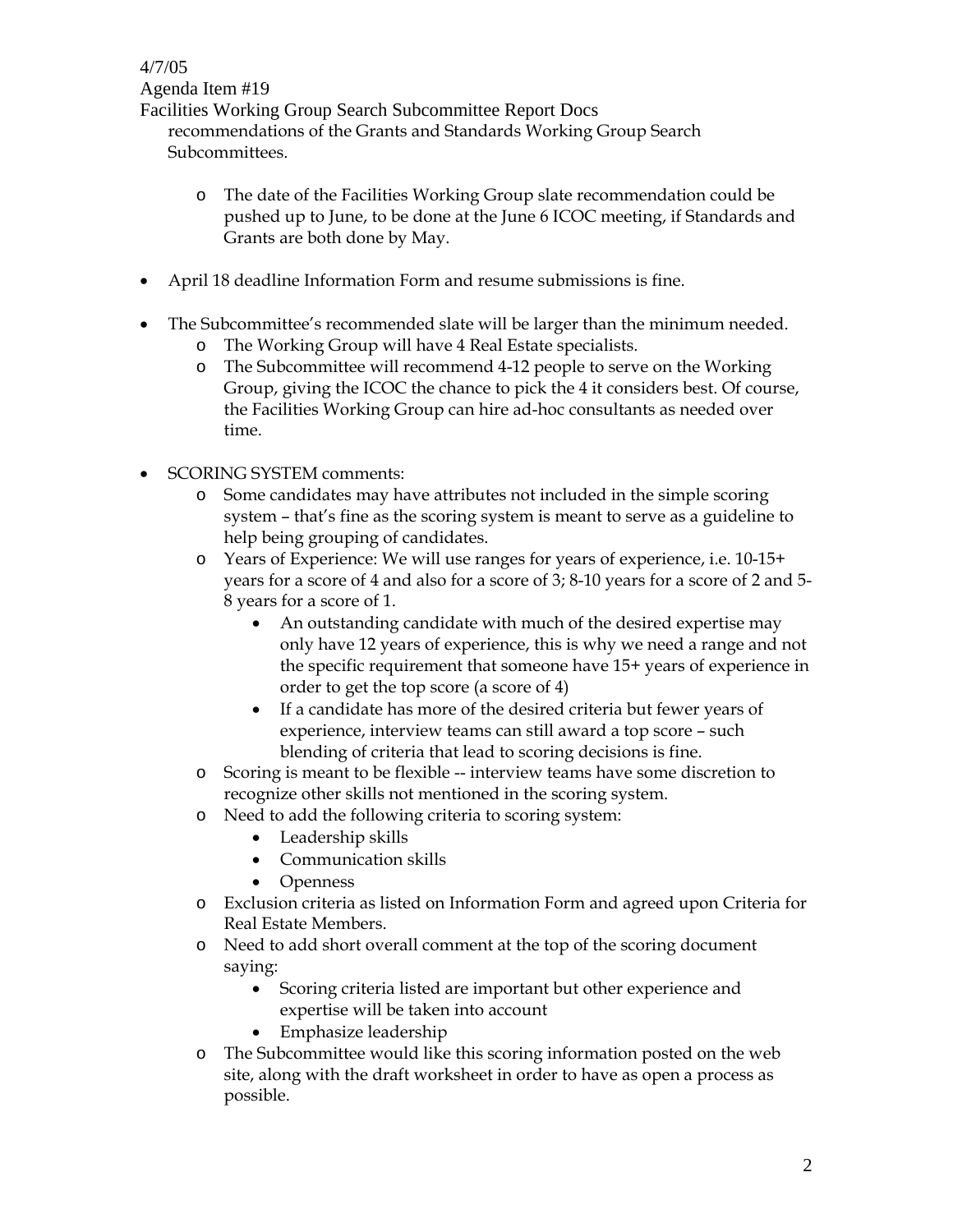**ACTION TAKEN: Motion made by Francisco Prieto to approve use of Scoring System and criteria with changes as discussed. Robert Klein seconded. A roll call vote was conducted with the following results:** 

| Michael Friedman (Chair) | Yes    |
|--------------------------|--------|
| <b>Robert Klein</b>      | Yes    |
| <b>Ted Love</b>          | Yes    |
| <b>Claire Pomeroy</b>    | Yes    |
| <b>Francisco Prieto</b>  | Yes    |
| <b>John Reed</b>         | Yes    |
| <b>Gayle Wilson</b>      | Absent |

#### **Agenda Item #4: Informational update on candidate identification.**

- We have received information on a total of 18 candidates thus far, including those suggested by Subcommittee members, those obtaining details and the Information Form from our web site and through other channels.
- The candidates are from diverse geographic areas in California, including San Diego, Los Angeles, Sacramento and the Bay area.
- Candidates are being contacted by CIRM staff for initial discussions and then asked to fill out the Information Form and send it back with their resume.
- Dr. Friedman will review all candidates as a preliminary screen and then distribute to the Subcommittee interview teams in real time.
- The subcommittee requests that interview information be sent to them via email.
- Interviews are to be done via telephone unless an in-person meeting is possible.
- Interviews can be conducted by Subcommittee members one at a time and individuals can then confer with their interview team mate.

### **Agenda Item #5:**

**Consideration of cooperation between the Search Subcommittees for the Facilities and Funding ("Grants") working groups, as well as potential cooperation between the working groups themselves, once appointed.** 

- The challenge for the Facilities Working Group Search Subcommittee is that we are to appoint 6 members of the Grants Working Group to the Facilities Working Group, with the intent that these will be Patient Advocate members of the Grants Working Group. (It is less likely that any of the scientists on the Grants Working Group could serve on both anyway.)
- The Subcommittee agreed that Chair Dr. Friedman should continue working individually with Grants Working Group Search Subcommittee Chair Dr. Ed Holmes and separately with Standards Working Group Search Subcommittee Chair Dr. David Kessler to develop a clear explanation of the inter-workings of the three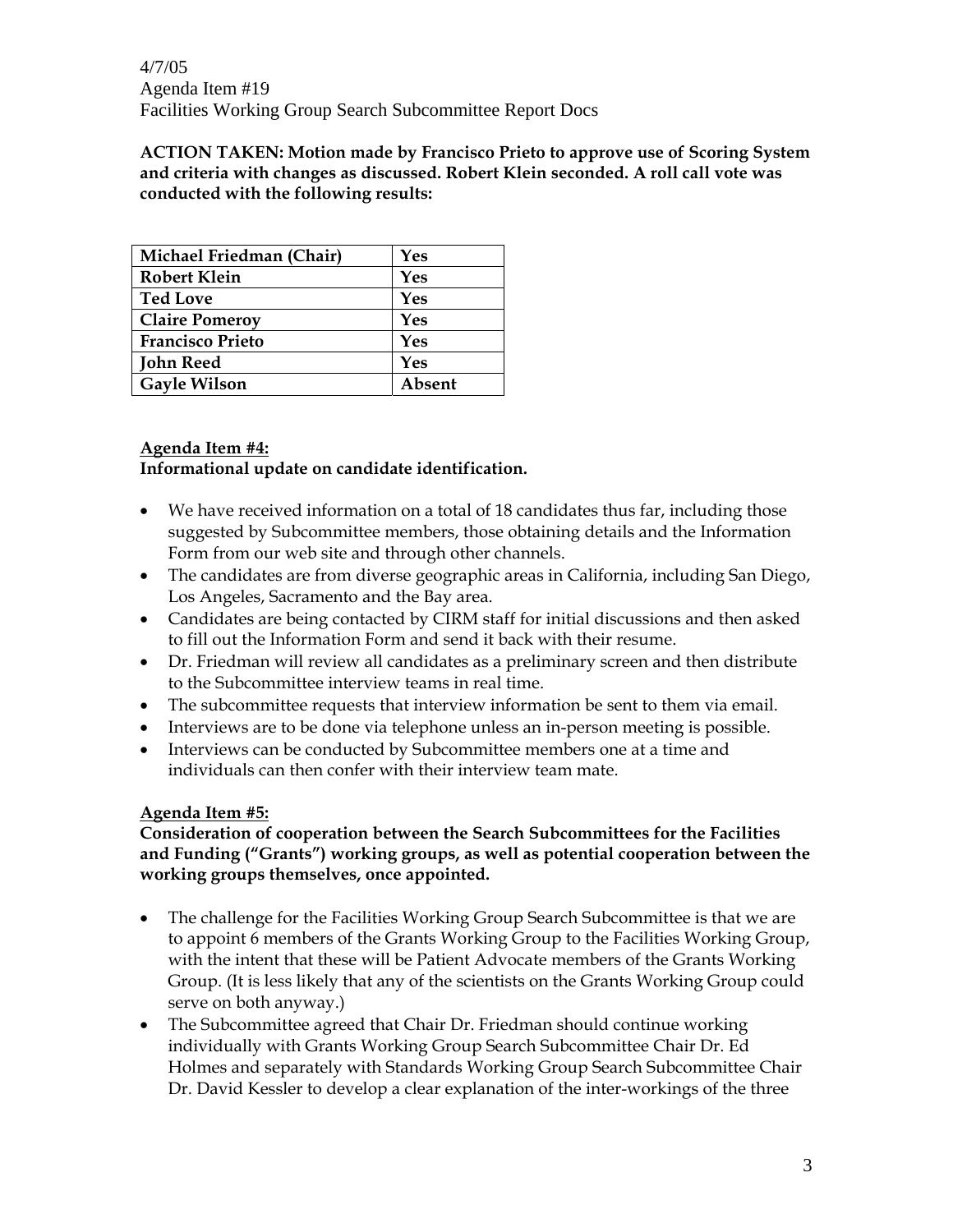4/7/05

Agenda Item #19

Facilities Working Group Search Subcommittee Report Docs

Working Groups -- and of their Search Subcommittees during slate identification, particularly with regard to Patient Advocate members of each Working Group.

- The overlap of Patient Advocate members on the three soon-to-be-formed Working Groups will drive collaboration between the three and also provide a clear reporting channel back to the ICOC from each Working Group.
- Over time, a description of what Patient Advocates will do to drive crosscommunication between Working Groups, the ICOC and CIRM staff will be developed.
- The Facilities Working Group will be able to hire ad-hoc consultants to participate in reviews of specific proposals for which additional expertise is needed.
	- o CIRM staff can help ID these ad-hoc members
	- o The Subcommittee will be recommending some ad-hoc members when putting forth its slate to the ICOC.
	- o ICOC members representing institutions may also have recommendations for ad-hoc members in the future.
	- o Dr. Friedman identified NIH Facilities Review teams and their members who could also be hired as ad hoc consultants.
		- There are other organizations with similar teams that CIRM staff can research.
	- o Working Group members themselves will have contacts who could serve as ah-hoc consultants.
- The job of this Subcommittee: what does it include?
	- o Is this subcommittee to come up with plans and policies for the actual Working Group?
		- Yes, to an extent these policies need to begin being developed sooner rather than later because the public wants to know how the CIRM and its ICOC and Working Groups will work.
		- This Subcommittee will come up with a menu of suggestions, agendize it for our next Subcommittee meeting and then bring it to the full ICOC.
		- Dr. Hall and the CIRM staff will determine how to implement the policies, but the Subcommittees and the full ICOC will develop the policies.
		- We will continue to discuss openly and publicly these potential policies so the public has insight into forecasting and can engage in the dialogue.
- Suggestion from member of the public:
	- o Consider the time frame once a grant expires, make sure facilities built or renovated with CIRM funds continue to be used for stem cell research.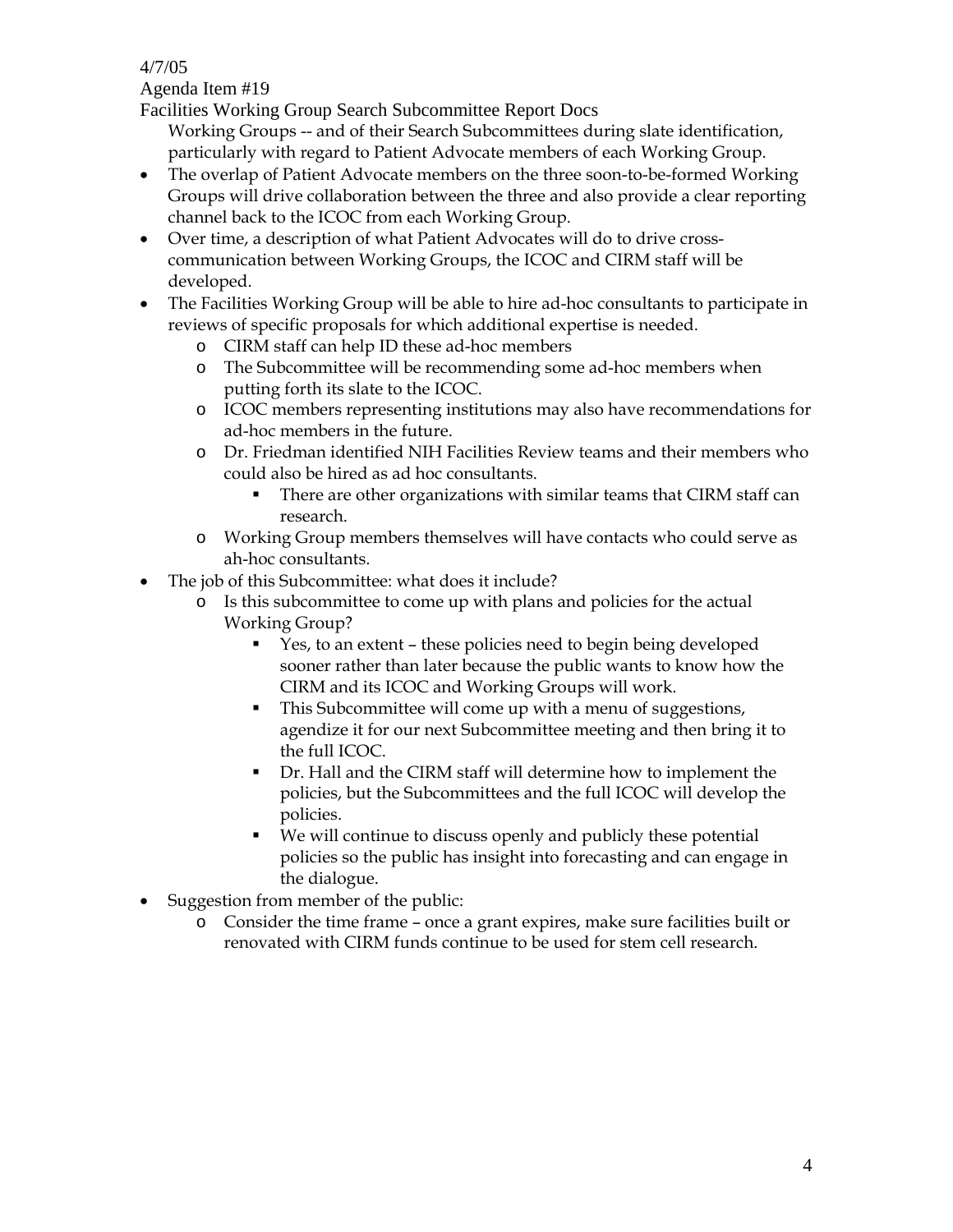

# **Real Estate Specialist Candidate Scoring System for Scientific and Medical Research Facilities Working Group Search Subcommittee**

This scoring information is meant to serve as a guidline for the Facilities Working Group Search Subcommittee interview teams as they review candidate credentials, conduct interviews and determine how to rank candidates for presentation back to the full Subcommittee and then to the ICOC.

The scoring criteria listed are considered important for members of the Scientific and Medical Research Facilities Working Group, however there are other types of experience and expertise that will be taken into account at the discretion of the Subcommittee interview teams and the full Subcommittee. Particular emphasis will be given to leadership qualities.

| <b>SCORE</b>    | <b>CRITERIA REQUIRED TO REACH SCORE</b> |                                                                   |  |
|-----------------|-----------------------------------------|-------------------------------------------------------------------|--|
|                 |                                         |                                                                   |  |
| 4               |                                         | 10-15+ years in Real Estate/Property                              |  |
| (Highest Score) |                                         | Development/Construction                                          |  |
|                 | $\bullet$                               | 2 or more of the following criteria:                              |  |
|                 |                                         | Developing and overseeing large-scale property<br>$\circ$         |  |
|                 |                                         | development                                                       |  |
|                 |                                         | Implementing designs for ground-up infrastructure<br>$\circ$      |  |
|                 |                                         | building as well as                                               |  |
|                 |                                         | Implementing designs for reconstruction of existing<br>$\circ$    |  |
|                 |                                         | facilities                                                        |  |
|                 |                                         | Experience with regulations and policies governing<br>$\circ$     |  |
|                 |                                         | construction of government-funded facilities                      |  |
|                 |                                         | Experience with Capital proposals for state-of-the-art<br>$\circ$ |  |
|                 |                                         | laboratory facilities (as a Facilities Project Officer or         |  |
|                 |                                         | equivalent)                                                       |  |
|                 |                                         | Extensive experience with general commercial real<br>$\circ$      |  |
|                 |                                         | estate including long term leasing in one or more of the          |  |
|                 |                                         | major real estate markets in California                           |  |
|                 |                                         | General experience in facilities management<br>O                  |  |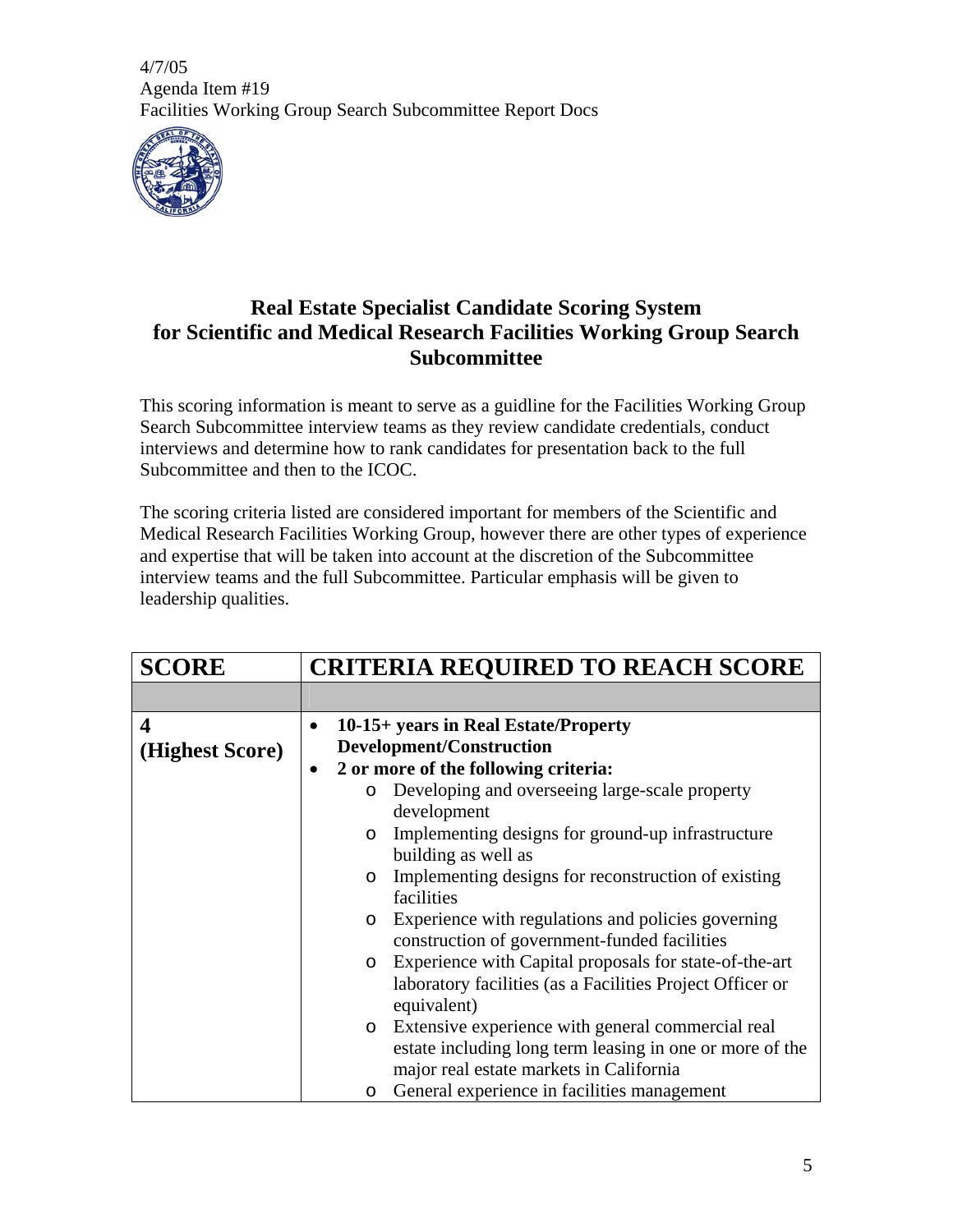|                | Facilities Working Group Search Subcommittee Report Docs                                                                                                                                                                                                                                                                                                                                                                                                                                                                                                                                                                                                                                                                                                                                                                                                                                                                                                                                                                                                                                                                                                                                                                                 |
|----------------|------------------------------------------------------------------------------------------------------------------------------------------------------------------------------------------------------------------------------------------------------------------------------------------------------------------------------------------------------------------------------------------------------------------------------------------------------------------------------------------------------------------------------------------------------------------------------------------------------------------------------------------------------------------------------------------------------------------------------------------------------------------------------------------------------------------------------------------------------------------------------------------------------------------------------------------------------------------------------------------------------------------------------------------------------------------------------------------------------------------------------------------------------------------------------------------------------------------------------------------|
|                | Experience reviewing facilities grant proposals<br>$\circ$<br>Experience managing real estate or construction firm, or large<br>piece of business for major firm.<br>Demonstrated leadership and communication skills.<br>Other features to consider in awarding this highest score:<br>Demonstrated community/civic interest<br>Demonstrated interest in health care and/or scientific research<br>$\bullet$                                                                                                                                                                                                                                                                                                                                                                                                                                                                                                                                                                                                                                                                                                                                                                                                                            |
|                |                                                                                                                                                                                                                                                                                                                                                                                                                                                                                                                                                                                                                                                                                                                                                                                                                                                                                                                                                                                                                                                                                                                                                                                                                                          |
| 3              | 10-15+ years in Real Estate/Property<br>Development/Construction<br>1 or more of the following criteria:<br>Developing and overseeing large-scale property<br>O<br>development<br>Implementing designs for ground-up infrastructure<br>O<br>building as well as<br>Implementing designs for reconstruction of existing<br>O<br>facilities<br>Experience with regulations and policies governing<br>O<br>construction of government-funded facilities<br>Experience with Capital proposals for state-of-the-art<br>O<br>laboratory facilities (as a Facilities Project Officer or<br>equivalent)<br>Extensive experience with general commercial real<br>O<br>estate including long term leasing in one or more of the<br>major real estate markets in California<br>General experience in facilities management<br>$\circ$<br>Experience reviewing facilities grant proposals<br>$\circ$<br>Experience managing real estate or construction firm, or large<br>piece of business for major firm.<br>Demonstrated leadership and communication skills.<br>Other features to consider in awarding this second highest<br>score:<br>Demonstrated community/civic interest<br>Demonstrated interest in health care and/or scientific research |
| $\overline{2}$ | 8-10+ years in Real Estate/Property                                                                                                                                                                                                                                                                                                                                                                                                                                                                                                                                                                                                                                                                                                                                                                                                                                                                                                                                                                                                                                                                                                                                                                                                      |
|                | Development/Construction<br>1 or more of the following criteria:<br>Developing and overseeing large-scale property<br>O                                                                                                                                                                                                                                                                                                                                                                                                                                                                                                                                                                                                                                                                                                                                                                                                                                                                                                                                                                                                                                                                                                                  |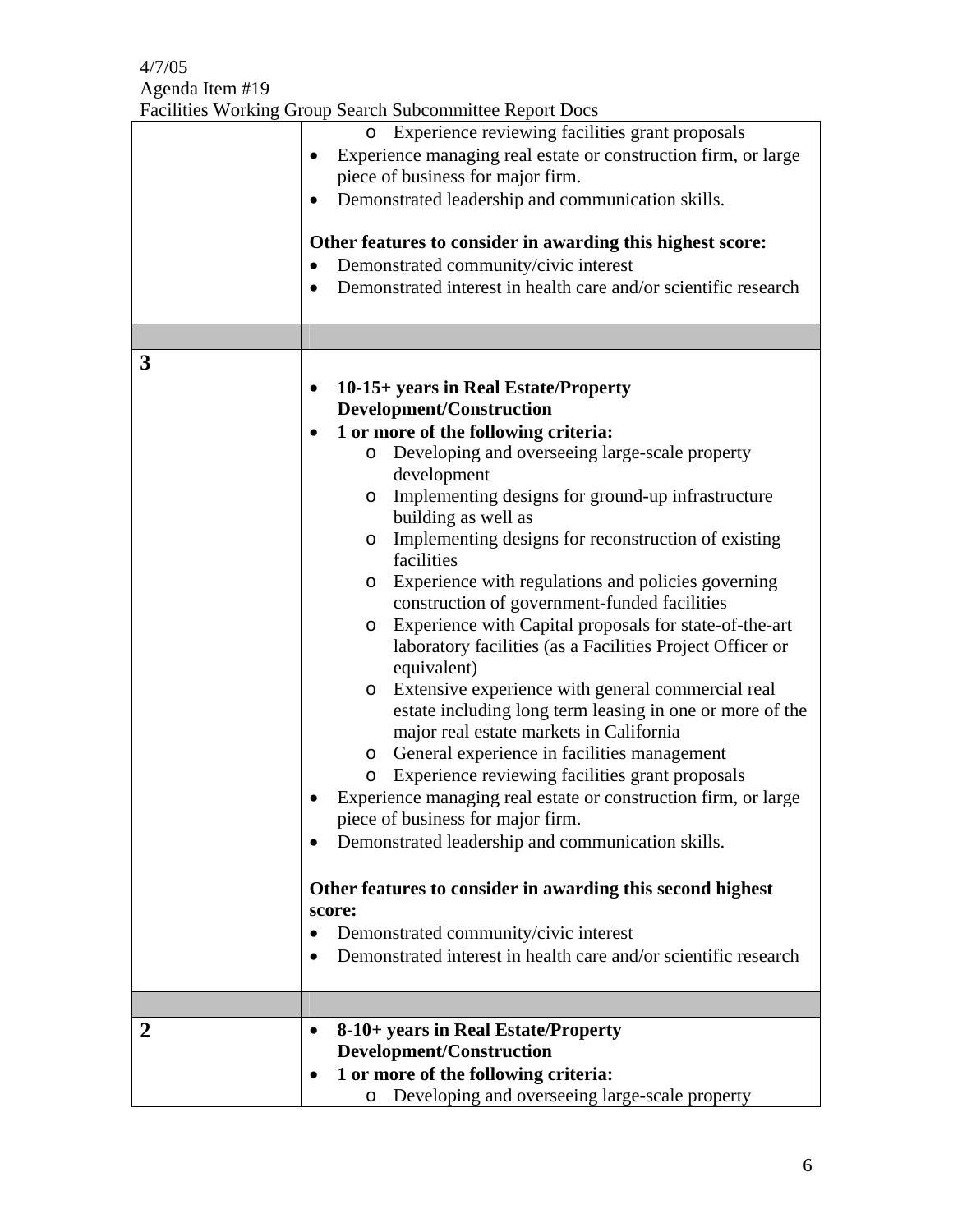| Facilities Working Group Search Subcommittee Report Docs |
|----------------------------------------------------------|
|----------------------------------------------------------|

|   | development                                                       |
|---|-------------------------------------------------------------------|
|   | Implementing designs for ground-up infrastructure<br>$\circ$      |
|   | building as well as                                               |
|   | Implementing designs for reconstruction of existing<br>$\circ$    |
|   | facilities                                                        |
|   | Experience with regulations and policies governing<br>O           |
|   | construction of government-funded facilities                      |
|   | Experience with Capital proposals for state-of-the-art<br>$\circ$ |
|   | laboratory facilities (as a Facilities Project Officer or         |
|   | equivalent)                                                       |
|   | Extensive experience with general commercial real<br>$\circ$      |
|   | estate including long term leasing in one or more of the          |
|   | major real estate markets in California                           |
|   | General experience in facilities management<br>O                  |
|   | Experience reviewing facilities grant proposals<br>$\circ$        |
|   |                                                                   |
|   | Other features to consider in awarding this score:                |
|   | Experience managing real estate or construction firm, or large    |
|   | piece of business for major firm.                                 |
|   | Demonstrated leadership and communication skills.                 |
|   | Demonstrated community/civic interest                             |
|   | Demonstrated interest in health care and/or scientific research   |
|   |                                                                   |
|   |                                                                   |
|   |                                                                   |
| 1 | 5-8+ years in Real Estate/Property<br>$\bullet$                   |
|   | Development/Construction                                          |
|   | 1 or more of the following criteria:<br>$\bullet$                 |
|   | Developing and overseeing large-scale property<br>$\circ$         |
|   | development                                                       |
|   | Implementing designs for ground-up infrastructure<br>O            |
|   | building as well as                                               |
|   | Implementing designs for reconstruction of existing<br>O          |
|   | facilities                                                        |
|   | Experience with regulations and policies governing<br>O           |
|   | construction of government-funded facilities                      |
|   | Experience with Capital proposals for state-of-the-art<br>O       |
|   | laboratory facilities (as a Facilities Project Officer or         |
|   | equivalent)                                                       |
|   | Extensive experience with general commercial real<br>$\circ$      |
|   | estate including long term leasing in one or more of the          |
|   | major real estate markets in California                           |
|   | General experience in facilities management<br>O                  |
|   | Experience reviewing facilities grant proposals<br>$\circ$        |
|   | Note: Candidates receiving this score would have none of the      |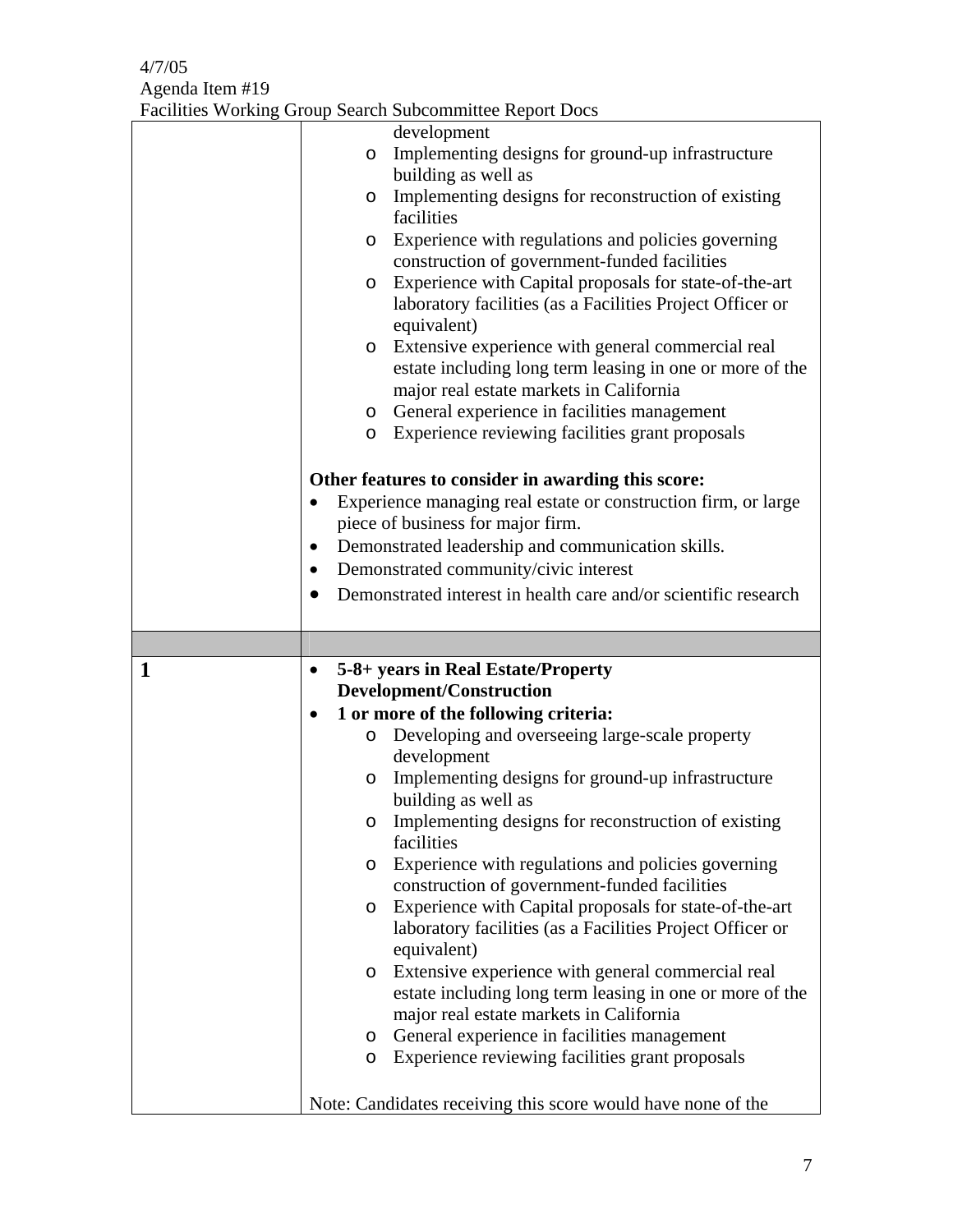### Facilities Working Group Search Subcommittee Report Docs

|                                                                                  | "Other features to consider" listed in the criteria for scores of 2<br>and above.                                                                                                                                                                                                                                                                                                                                                                                                                                                                                                 |
|----------------------------------------------------------------------------------|-----------------------------------------------------------------------------------------------------------------------------------------------------------------------------------------------------------------------------------------------------------------------------------------------------------------------------------------------------------------------------------------------------------------------------------------------------------------------------------------------------------------------------------------------------------------------------------|
|                                                                                  |                                                                                                                                                                                                                                                                                                                                                                                                                                                                                                                                                                                   |
| <b>EXCLUSION</b><br><b>CRITERIA AS</b><br><b>PER</b><br><b>PROPOSITION</b><br>71 | A potential Facilities Working Group Member will be excluded<br>from consideration if he/she:<br>Resides outside of California<br>$\bullet$<br>Receives compensation from any construction or development<br>$\bullet$<br>entity providing specialized services for medical research<br>facilities<br>Provides real estate facilities brokerage services for any<br>$\bullet$<br>applicant for, or any funding by the Scientific and Medical<br><b>Research Facilities Working Group</b><br>Receives compensation from any recipient of institute funding<br>$\bullet$<br>grants. |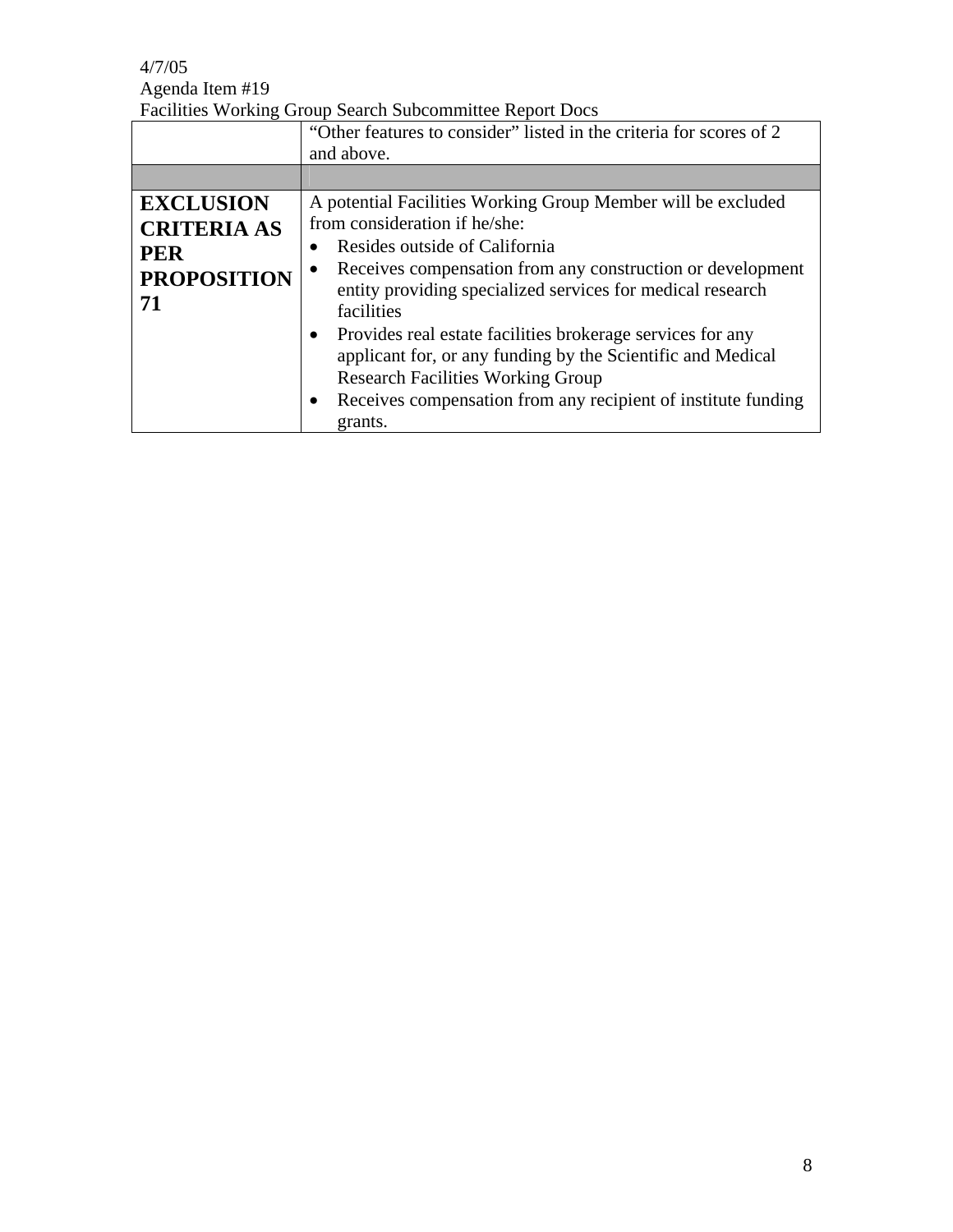### **California Institute for Regenerative Medicine Scientific and Medical Research Facilities Working Group**

### **PROPOSED TIMELINE FOR FACILITIES WORKING GROUP NOMINATION PROCESS**

# **KEY DATES**

- 3/16: Subcommittee Meeting Teleconference
- 4/7: ICOC Meeting in Los Angeles
- 4/18: Proposed Nomination Deadline
- 6/13 or 6/20 WEEK: Subcommittee meeting to discuss and vote on slate of candidates to recommend at July ICOC meeting

# **3/7 WEEK**

- Candidate nomination documents finalized and posted on web site
- Chair begins vetting candidate information received to date
- CIRM staff begins contacting candidates suggested to date, gathering additional information needed for review process

# **3/14 WEEK**

- **Wednesday 3/16:** Subcommittee meeting including discussion of timeline and nomination deadline
- Final nomination deadline posted on web site
- Projected timeline provided to all current candidates
- Chair continues vetting candidate information received to date
- CIRM staff continues contacting candidates suggested to date, gathering additional information needed for review process

# **3/21 WEEK**

- Chair continues vetting candidate information received to date
- Chair begins sending candidate information to Subcommittee Interview Team to begin interview process
- Interview teams begin conducting interviews
- CIRM staff continues contacting candidates suggested to date, gathering additional information needed for review process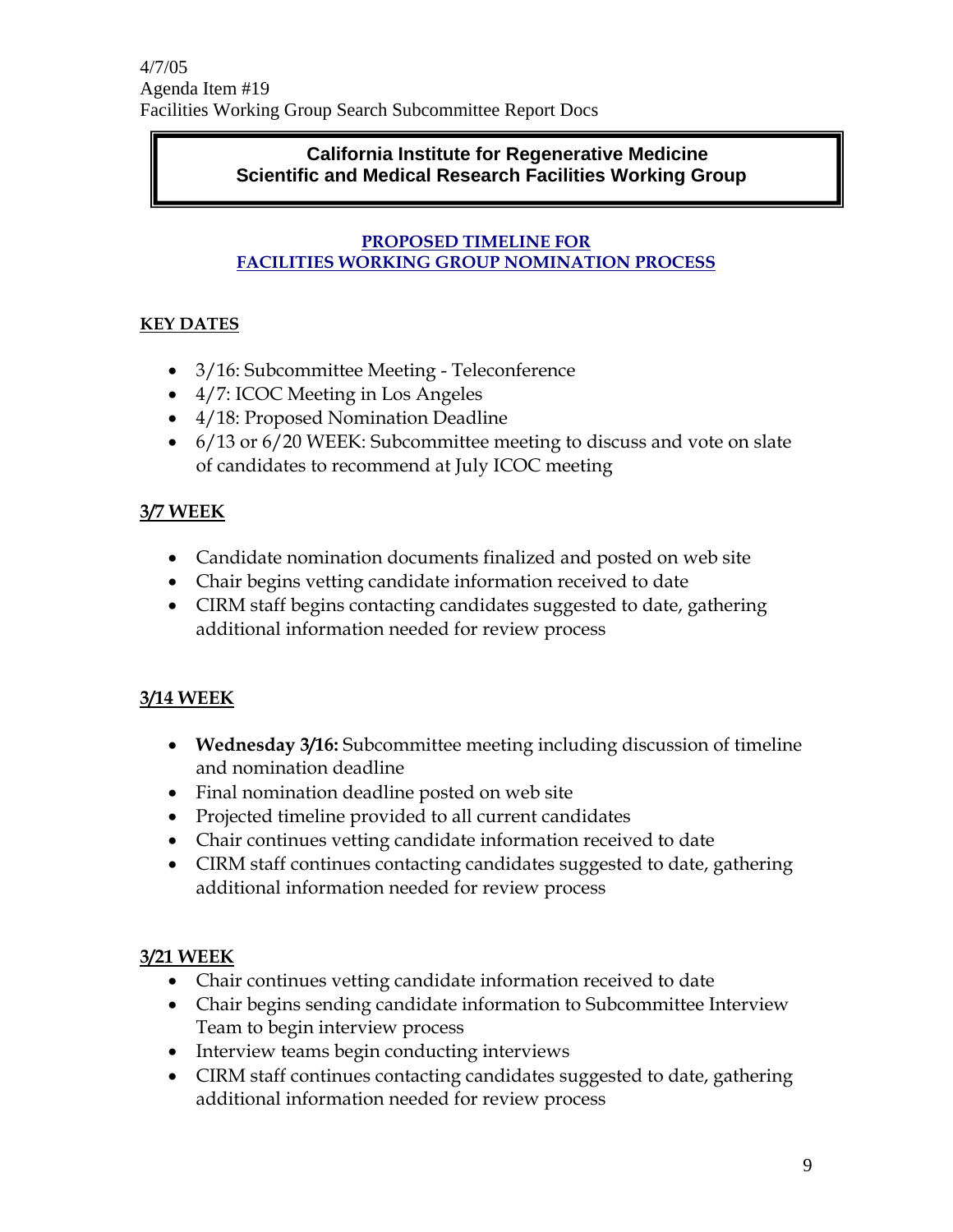### **3/28 WEEK**

- Chair continues vetting candidate information received to date
- Chair continues sending candidate information as needed to Subcommittee Interview Team to begin interview process
- Interview teams continue conducting interviews
- CIRM staff continues contacting candidates suggested to date, gathering additional information needed for review process

# **4/4 WEEK**

- **Thursday 4/7:** ICOC Meeting including Facilities WG Search Subcommittee report and announcement of nomination deadline
- Chair continues vetting candidate information received to date
- Chair continues sending candidate information as needed to Subcommittee Interview Team to begin interview process
- Interview teams continue conducting interviews
- CIRM staff continues contacting candidates suggested to date, gathering additional information needed for review process

# **4/11 WEEK**

- Chair continues vetting candidate information received to date
- Chair continues sending candidate information as needed to Subcommittee Interview Team to begin interview process
- Interview teams continue conducting interviews
- CIRM staff continues contacting candidates suggested to date, gathering additional information needed for review process

# **4/18 WEEK**

- **Monday 4/18:** Proposed nomination deadline
- Chair continues vetting candidate information received to date
- Chair continues sending candidate information as needed to Subcommittee Interview Team to begin interview process
- Interview teams continue conducting interviews
- CIRM staff continues contacting candidates suggested to date, gathering additional information needed for review process

# **4/25-6/6 WEEKS**

• Chair continues vetting candidate information received to date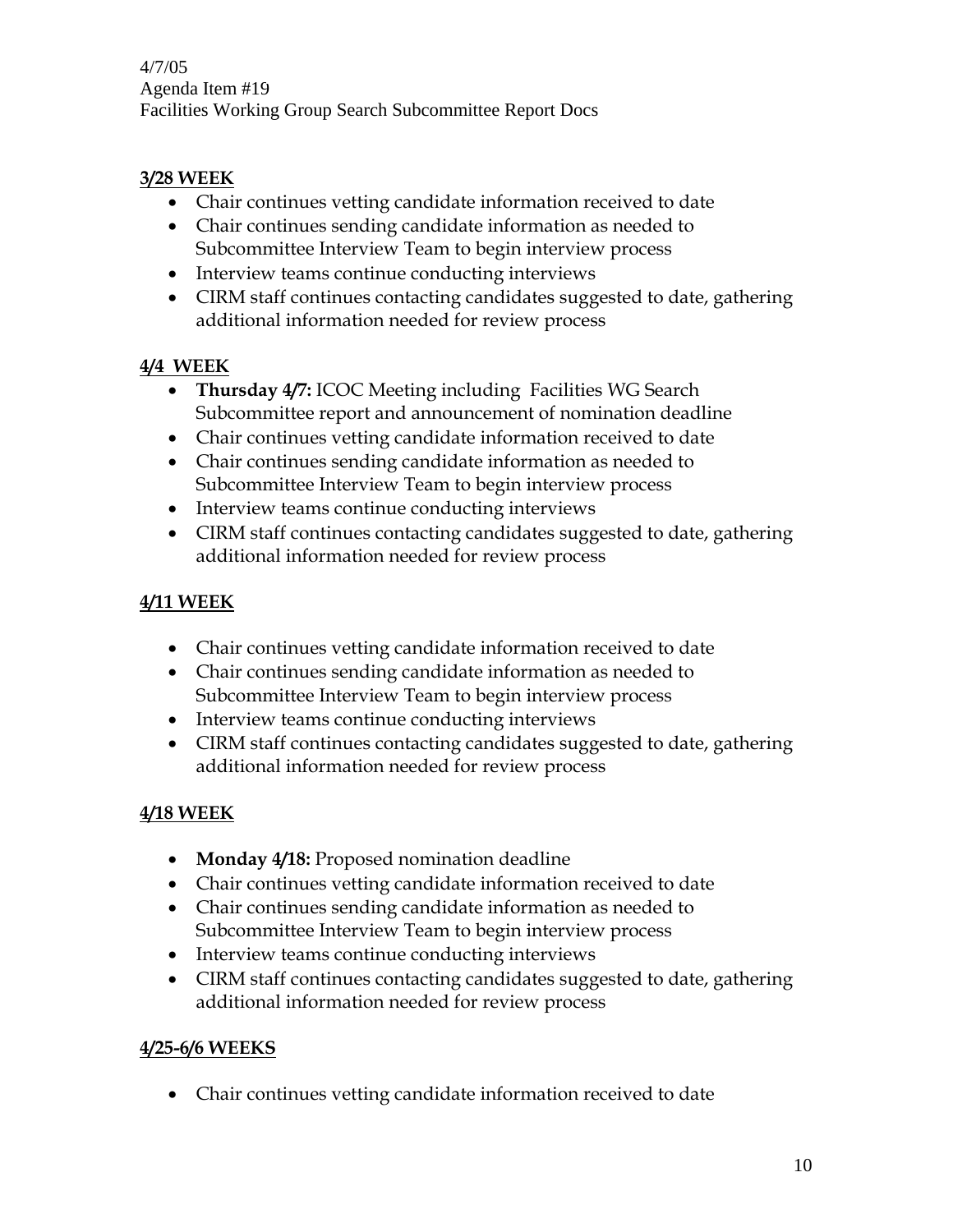- Chair continues sending candidate information as needed to Subcommittee Interview Team to begin interview process
- Interview teams continue conducting interviews

### **6/13 or 6/20 WEEKS:**

• Subcommittee meets to discuss candidates and vote on slate for recommendation to ICOC at July ICOC Meeting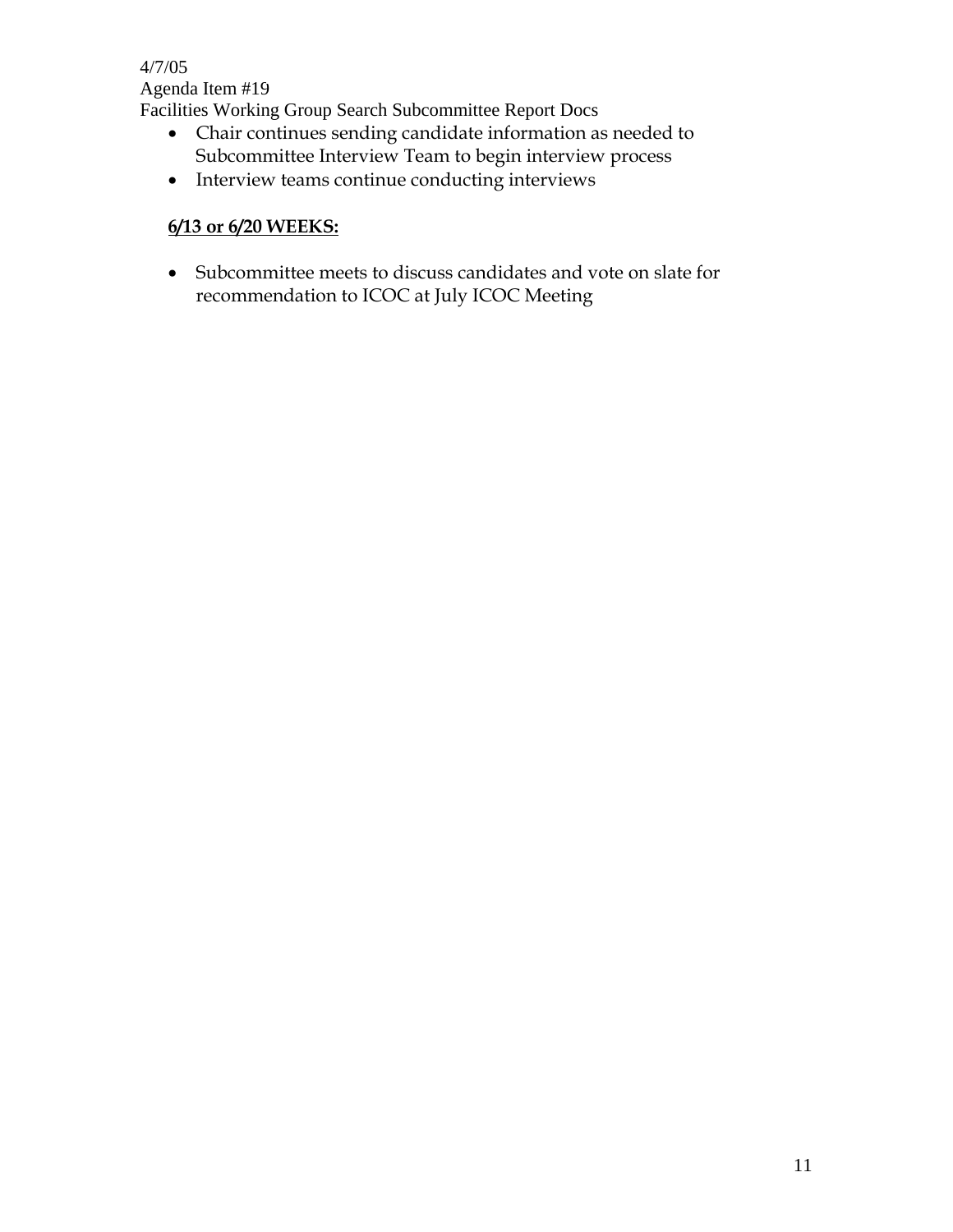# **Scientific and Medical Research Facilities Working Group INFORMATION FORM FOR POTENTIAL MEMBERS**

*Pursuant to California Health and Safety Code [125290.65] the Independent Citizens' Oversight Committee of the California Institute for Regenerative Medicine shall have a Scientific and Medical Research Facilities Working Group make recommendations to the ICOC on interim and final criteria, requirements and standards for applications for, and the awarding of, grants and loans for buildings, building leases, and capital equipment. The Working Group will also make recommendations to the ICOC on oversight procedures to ensure grantees' compliance with the terms of an award.* 

 $Mr.$   $Ms.$   $Dr.$   $Mrs.$   $Other$ 

| <b>First Name</b>                   | Middle Initial                                                          |            | Last Name |
|-------------------------------------|-------------------------------------------------------------------------|------------|-----------|
| Title                               |                                                                         |            |           |
| University, Company or Organization |                                                                         |            |           |
| <b>Business Address</b>             |                                                                         |            |           |
| City/State/Zip                      |                                                                         |            |           |
| <b>Work Number</b>                  |                                                                         | Cell Phone |           |
| Email                               |                                                                         |            |           |
|                                     | 1. For which position on the Facilities Working Group are you applying? |            |           |

 $\Box$  Member of Grants Working Group  $\Box$  Real Estate Specialist

2. If you are applying for a Real Estate Specialist position on the Working Group, please indicate whether or not you are an expert in the following subjects. Use a "Y" for yes and an "N" for no. Please use the blank lines to list any other areas of your expertise that you feel might be relevant to serving on the working group.

- Developing and overseeing large-scale property development
- \_\_\_ Implementing designs for ground-up infrastructure building as well as
- \_\_\_ Implementing designs for reconstruction of existing facilities